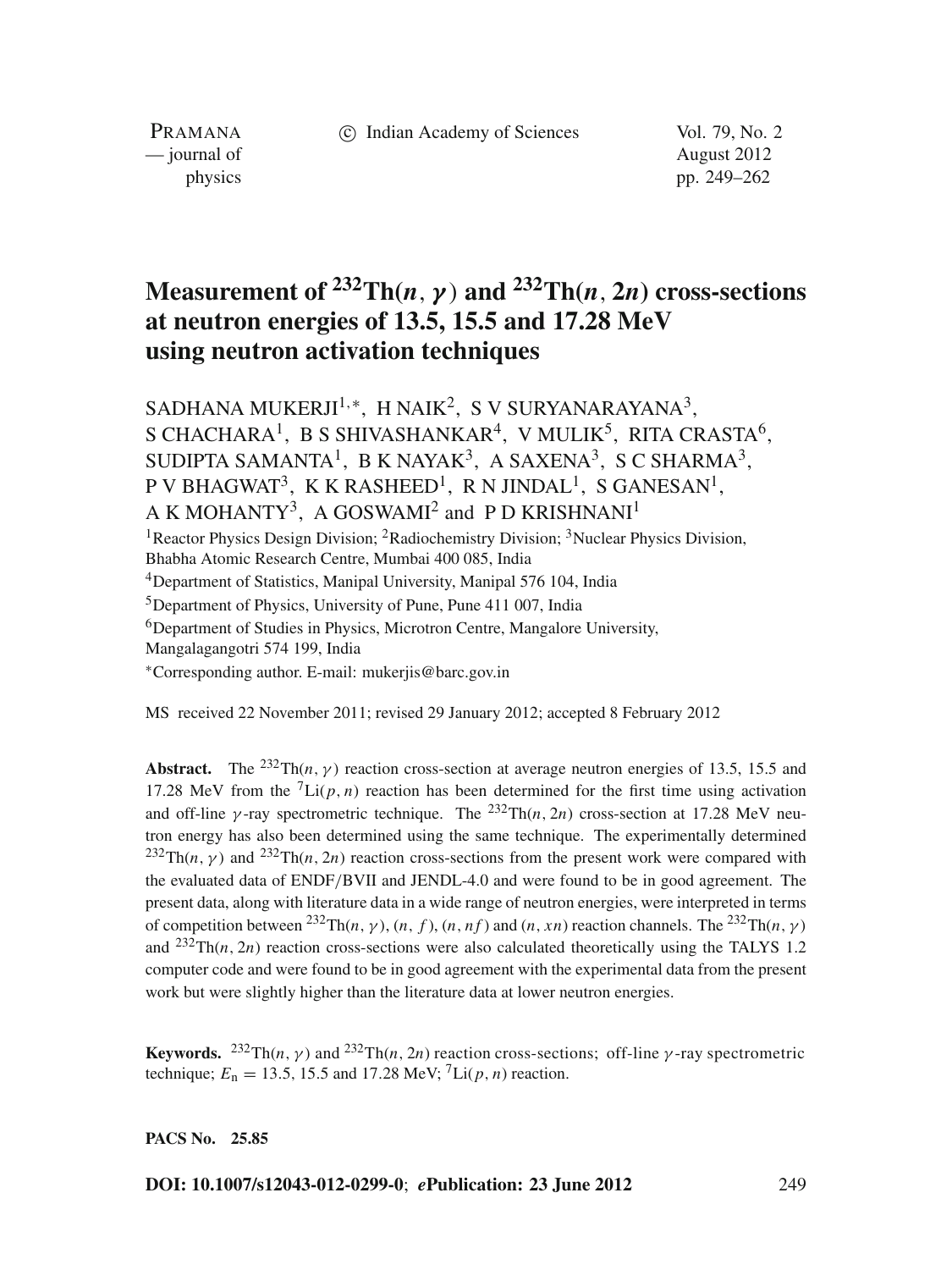### **1. Introduction**

Presently, advanced heavy water reactors (AHWR) [1,2] and fast reactors [3–6] are of interest for power production. Recently, accelerator-driven sub-critical systems (ADS) [7–12] are also of primary interest from the point of transmutation of long-lived fission products  $(^{93}Zr, ^{99}Tc, ^{107}Pd, ^{129}I$  and  $^{135}Cs$ ), and incineration of long-lived minor actinides  $(^{237}$ Np,  $^{240}$ Pu,  $^{241}$ Am,  $^{243}$ Am and  $^{244}$ Cm) to solve the problem of radioactive wastes. In AHWR,  $^{232}$ Th– $^{233}$ U is the primary fuel for power generation. However,  $^{232}$ Th– $^{233}$ U fuel in combination with ADS is another method for power generation besides for transmutation of long-lived fission products and incineration of long-lived minor actinides. The advantage of  $^{232}$ Th $-^{233}$ U fuel in AHWR [1,2] and ADS [7–12] over the present reactors based on uranium fuel is that it produces thousand times less radiotoxic wastes. Studies have shown that thorium-based fuels in fast spectrum systems can efficiently perform the task of reducing reactor-grade and weapons-grade plutonium stockpile [13] while maintaining acceptable safety and control characteristics of the reactor system. Besides these, thorium in the Earth's crust is three to four times more abundant than uranium and thus can help to greatly extend the nuclear fuel resources. It is a fact that  $^{232}$ Th is the only nucleus present in nature which can give rise to an excess of fissile material  $^{233}$ U in the presence of either thermal or fast neutrons, thus making it an excellent choice for nuclear reactors of the future. Furthermore, thorium-based fuel is an attractive option because no trans-uranics are produced compared to uranium-based fuels. This reduces the cost of fuel cycle.

In the thorium–uranium fuel cycle, the fissile nucleus <sup>233</sup>U is generated by <sup>232</sup>Th(*n*, *y*)– <sup>233</sup>Th reaction followed by two successive β-decays. The <sup>232</sup>Th(*n*, 2*n*)<sup>231</sup>Th reaction cross-section rapidly increases above a threshold energy of 6.648 MeV. A schematic diagram of the Th–U fuel cycle is given below:

| <sup>232</sup> Th $(n, \gamma)$ | $\rightarrow$ | $233$ Th                                                                        | $\overset{\beta^-}{\rightarrow}$ | $233P_a$   | $\stackrel{\beta}{\rightarrow}$ | $233$ TT              |
|---------------------------------|---------------|---------------------------------------------------------------------------------|----------------------------------|------------|---------------------------------|-----------------------|
| $1.405 \times 10^{10}$ y        |               | $22.3 \text{ m}$                                                                |                                  | 26.97d     |                                 | $1.52 \times 10^5$ y  |
| $\downarrow$ (n,2n)             |               |                                                                                 |                                  |            |                                 | $\downarrow$ $(n,2n)$ |
| $^{231}$ Th                     |               | $\stackrel{\beta^-}{\rightarrow}$ <sup>231</sup> Pa $(n, \gamma)$ $\rightarrow$ |                                  | $^{232}Pa$ |                                 | $232$ T T             |
| 25.32 h                         |               | 52760 y                                                                         |                                  | 1.31d      |                                 | 68.7 y                |

Thus, the production of the fissile nucleus <sup>233</sup>U depends on the <sup>232</sup>Th(*n*,  $\gamma$ ) reaction cross-section, which is required with an accuracy of  $1-2\%$  for predicting the dynamical behaviour of complex arrangements in fast reactors or ADS [14,15]. In fusion–fission hybrid systems, a sensitivity study has shown that the production rate of  $^{233}$ U can be predicted within 1%, provided the <sup>232</sup>Th(*n*, *y*) cross-section is known within 2% [16,17]. Thus, the neutron interactions and fission cross-sections for  $^{232}$ Th and  $^{233}$ U in the low neutron energy are important for AHWR [1,2], whereas the neutron interactions and fission cross-sections in the higher energy range are important for ADS [7–12] because they dominate the neutron transport and neutron regeneration. Thus, the <sup>232</sup>Th(*n*,  $\gamma$ ) reaction cross-section at higher neutron energy has a strong impact on the performance and safety assessment for ADS [18]. In ADS a  $10\%$  change in the  $^{232}$ Th neutron capture crosssection gives rise to a 30% change in the needed proton current of the accelerator if the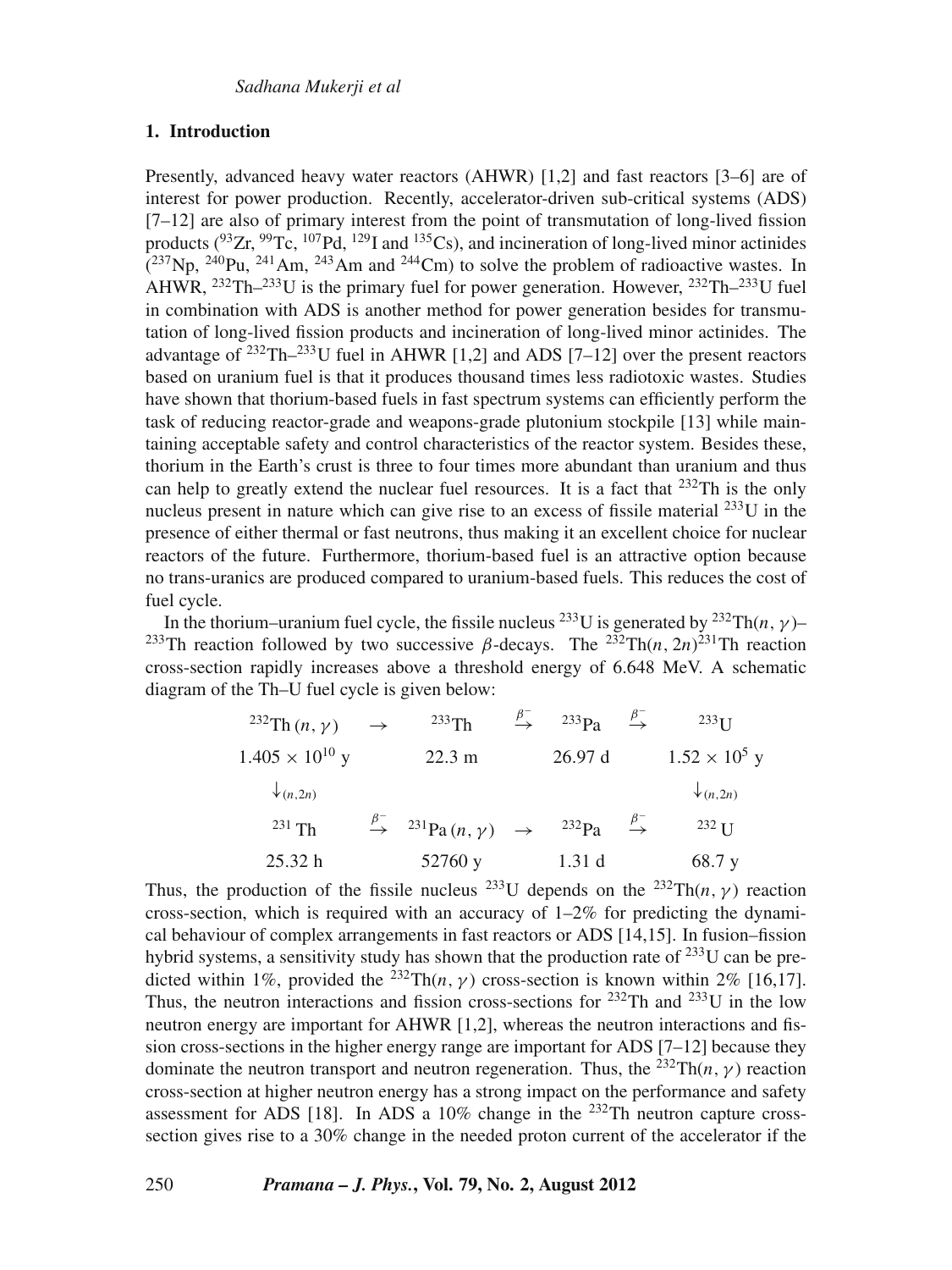system has to be operated at a sub-critical level of  $K_{\text{eff}} \approx 0.97$  [19]. Thus, precise nuclear reaction cross-section data are important for the nuclear and shielding design of AHWR and ADS-based transmutation system. However, the database and experience of thorium fuels and the thorium fuel cycles are very limited compared to other conventional fuels.

A careful look at the nuclear cross-section data, available in the existing cross-section libraries shows that,  $^{232}Th(n, \gamma)$  reaction cross-section data within neutron energies of thermal to 2.73 MeV are based on physical measurements [20–22] and activation technique [23–35]. Beyond 2.73 MeV, the <sup>232</sup>Th(*n*,  $\gamma$ ) reaction cross-section data are available only at 3.7 and 9.85 MeV (Naik *et al* [36]) and at 14.5 MeV (Perkin *et al* [37]) using the activation technique. From these data, it can be seen that the <sup>232</sup>Th( $n, \gamma$ ) reaction crosssection decreases monotonically from 20 eV to 3.7 MeV. Beyond the neutron energy in the range of 6–7 MeV,  $^{232}Th(n, \gamma)$  reaction cross-section increases and remains flat within 9.85–14.5 MeV [36,37]. It can also be seen from refs [36,37] that the <sup>232</sup>Th(*n*,  $\gamma$ ) reaction cross-section at 14.5 MeV is higher than the expected trend. At neutron energy higher than 6.44 MeV,  $^{232}$ Th(*n*, 2*n*) reaction begins and becomes the predominant mode besides fission and inelastic reaction channels, which are already significant above 1 MeV. In contrast to <sup>232</sup>Th(*n*, *y*) reaction cross-section data [20–37], sufficient data on <sup>232</sup>Th(*n*, 2*n*) reaction are available from physical measurements [38] and from off-line activation methods [39–46]. However, the literature data of  $^{32}Th(n, 2n)$  reaction cross-section [38–46] are within 11 MeV neutron energy. It can be seen from these data that the  $^{232}Th(n, 2n)$ reaction cross-section increases from 6.44 MeV up to the neutron energy of 9.86 MeV and then remains constant up to 11 MeV. Keeping these facts in mind, it is important to measure the <sup>232</sup>Th(*n*,  $\gamma$ ) and (*n*, *xn*) reaction cross-sections besides the yields of fission products at higher neutron energy.

In the present work, we have determined the <sup>232</sup>Th(*n*, γ) reaction cross-section at average neutron energies of 13.5  $\pm$  0.35, 15.5  $\pm$  0.5 and 17.28  $\pm$  0.35 MeV using the neutron beam from  ${}^{7}$ Li( $p, n$ ) reaction and by activation followed by off-line  $\gamma$ -ray spectrometry. The <sup>232</sup>Th(*n*, 2*n*) reaction cross-section is also determined at an average neutron energy of  $17.28 \pm 0.35$  MeV using the same technique. The neutron interaction cross-sections in the energy range 14–18 MeV are of fundamental importance for fission and acceleratordriven reactors because they dominate the neutron transport and neutron regeneration. The present data along with literature data at different neutron energies, are interpreted from the point of view of  $(n, f)$ ,  $(n, nf)$ ,  $(n, 2nf)$  and  $(n, xn)$  reaction thresholds.

### **2. Description of the experiment**

The experiment was carried out in 14UD BARC-TIFR Pelletron Facility at Mumbai, India [36]. The neutron beam was obtained from the  ${}^{7}$ Li( $p, n$ ) reaction by using the proton beam main line which was placed 6 m above the analysing magnet of the Pelletron Facility so as to utilize the maximum proton current from the accelerator. The energy spread for proton at 6 m height was the maximum (50–90 keV). At this port, the terminal voltage was regulated by GVM mode using terminal potential stabilizer. Further, we used a collimator of 6 mm diameter before the target. The lithium foil was made up of natural lithium having a thickness of 3.7 mg/cm<sup>2</sup> and was sandwiched between two tantalum foils of different thicknesses. The thinner tantalum foil having a thickness of  $4 \text{ mg/cm}^2$  faced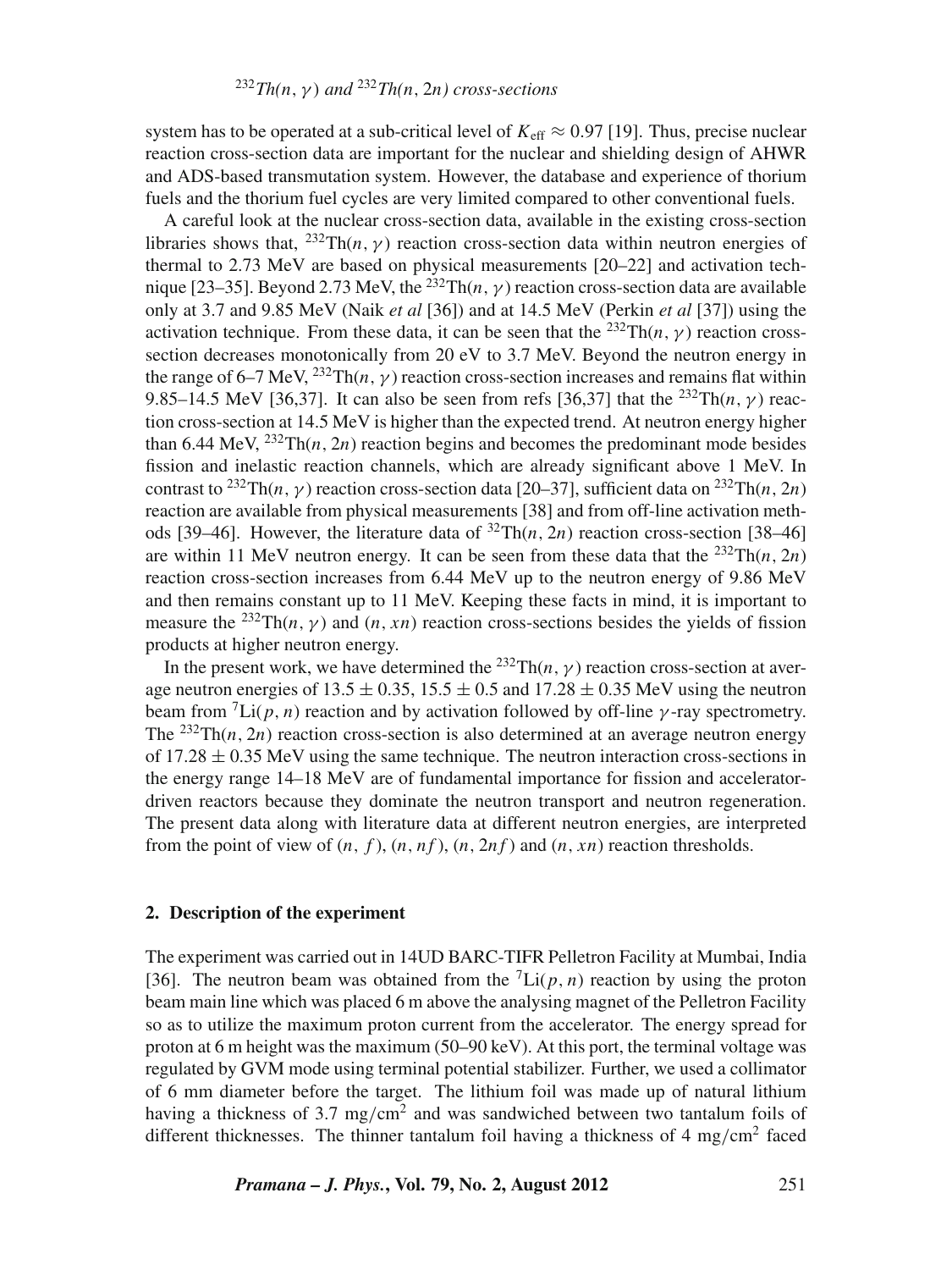the proton beam, in which the degradation of the proton energy was only 30 keV. The thicker tantalum foil of 1.0 mm, located behind the lithium foil, was sufficient to stop the proton beam. Behind the Ta–Li–Ta stack, the natural thorium metal foil of 1  $\text{cm}^2$ length and 0.025 mm thickness was placed for irradiation. The Th foil was wrapped with 0.025 mm thick superpure aluminum foil and mounted at zero degree with respect to the beam direction at a distance of 2.1 cm from the location of the Ta–Li–Ta stack. The experimental arrangement is shown in figure 1. The isotopic abundance of  $^{232}$ Th in natural thorium is 100%. Different sets were made for different irradiations at various neutron energies.

The samples were irradiated for 5–7 h depending on the proton beam energy. The proton beam energies were 16, 18 and 20 MeV and the proton current during the irradiation was within 300–400 nA. The maximum incident neutron energies on Th targets were 14.1, 16.1 and 18.1 MeV respectively. After irradiation, the samples were cooled for sufficient time (6–24 h). Then the irradiated target of Th along with Al wrapper were mounted on different Perspex plates and taken for  $\gamma$ -ray spectrometry. The  $\gamma$ -ray counting of fission/reaction products from the irradiated Th sample was done at BARC using pre-calibrated HPGe detector connected to a PC-based 16 K GAMMA FAST MCA with High Voltage Power Supply Card. The detector is a coaxial p-type HPGe detector from EURASIS, France, with a relative efficiency of 50%. The resolution of the detector system was 2 keV at 1332.5 keV of  ${}^{60}Co$ . The detector has a 3<sup>"</sup> lead shielding on all sides to reduce the background of the system. The measurements were repeated several times to follow the decay of the radionuclides. Measurements were done at suitable distance between the sample and the end cap of the detector to keep the dead time within 5% to avoid pile-up effects. The  $\gamma$ -ray counting of the sample was done in live time mode and was followed as a function of time. The energy and efficiency calibration of the detector system was done by counting the  $\gamma$ -ray energies of standard <sup>152</sup>Eu and <sup>133</sup>Ba sources keeping the same geometry, where the summation error was negligible. The uncertainty in the efficiency was  $2-3\%$ . The  $\gamma$ -ray counting of the irradiated Th samples were done up to few months to check the half-life of the nuclides of interest. A typical  $\gamma$ -ray spectrum from the irradiated <sup>232</sup>Th sample for <sup>232</sup>Th(*n*, *y*) and <sup>232</sup>Th(*n*, 2*n*) reactions are given in figures 2 and 3 respectively.



**Figure 1.** Schematic diagram showing the arrangement used for neutron irradiation.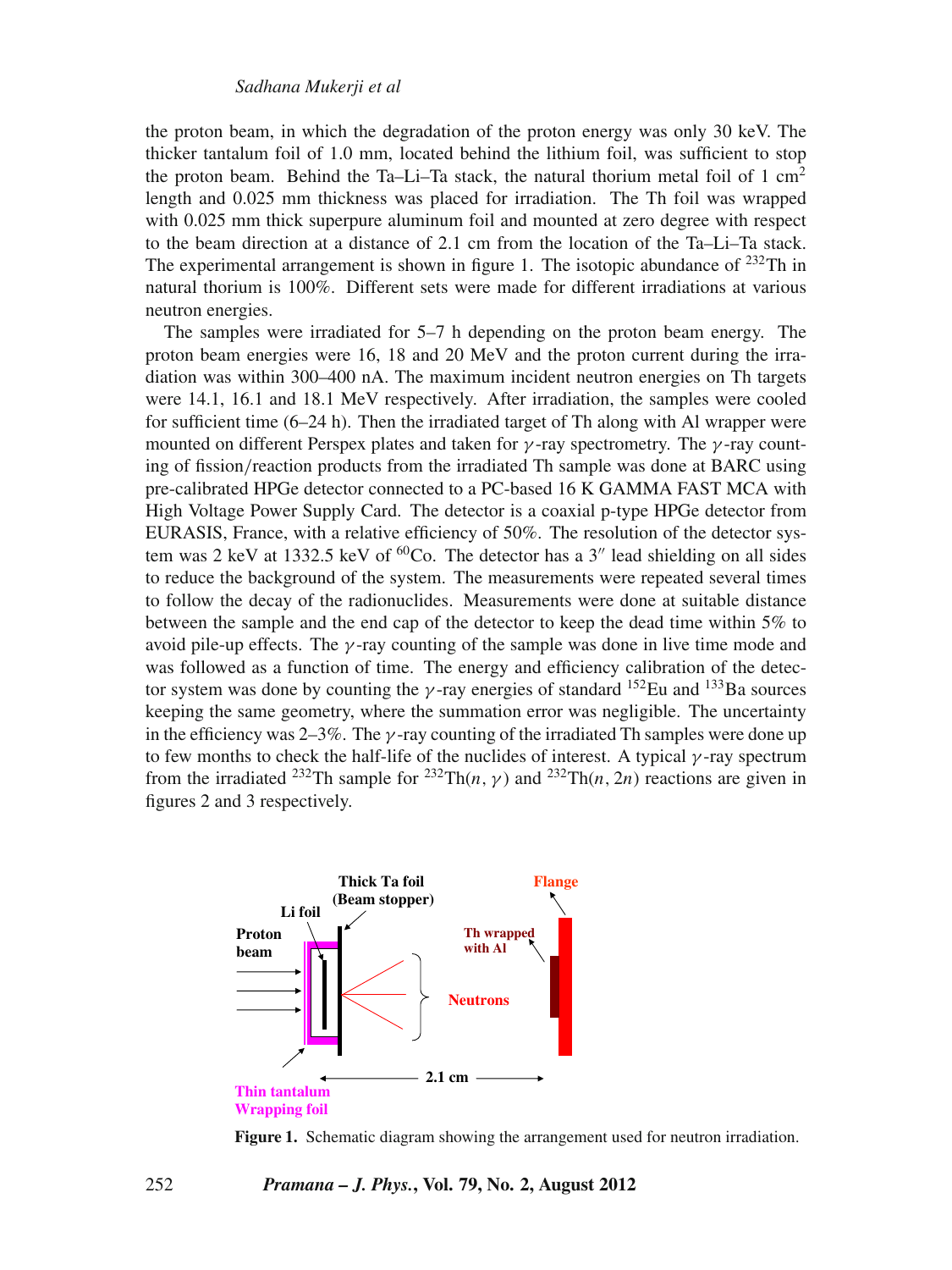$^{232}Th(n, \gamma)$  *and*  $^{232}Th(n, 2n)$  *cross-sections* 



**Figure 2.** Typical  $\gamma$ -ray spectrum of irradiated natural Th metal showing the  $\gamma$ -ray spectrum for  $^{232}Th(n, \gamma)$  reaction.



**Figure 3.** Typical  $\gamma$ -ray spectrum of irradiated natural Th metal showing  $\gamma$ -ray spectrum for  $^{232}Th(n, 2n)$  reaction.

### **3. Analysis of the experiment**

### 3.1 *Calculation of the neutron energy*

The incident proton energies in the present experiment were 16, 18 and 20 MeV respectively. The maximum incident neutron energies on Th targets were 14.1, 16.1 and 18.1 MeV respectively. Neutrons are generated by the  ${}^{7}$ Li( $p, n$ ) reaction. However, a different reaction takes place when the proton beam heats the natural lithium target. Natural lithium consists of <sup>6</sup>Li and <sup>7</sup>Li isotopes with 7.42% and 92.58% abundances respectively. The *Q*-value for the <sup>7</sup>Li(*p*, *n*)<sup>7</sup>Be reaction to the ground state is  $-1.644$  MeV, whereas for the first excited state it is 0.431 MeV above the ground state leading to an average

*Pramana – J. Phys.***, Vol. 79, No. 2, August 2012** 253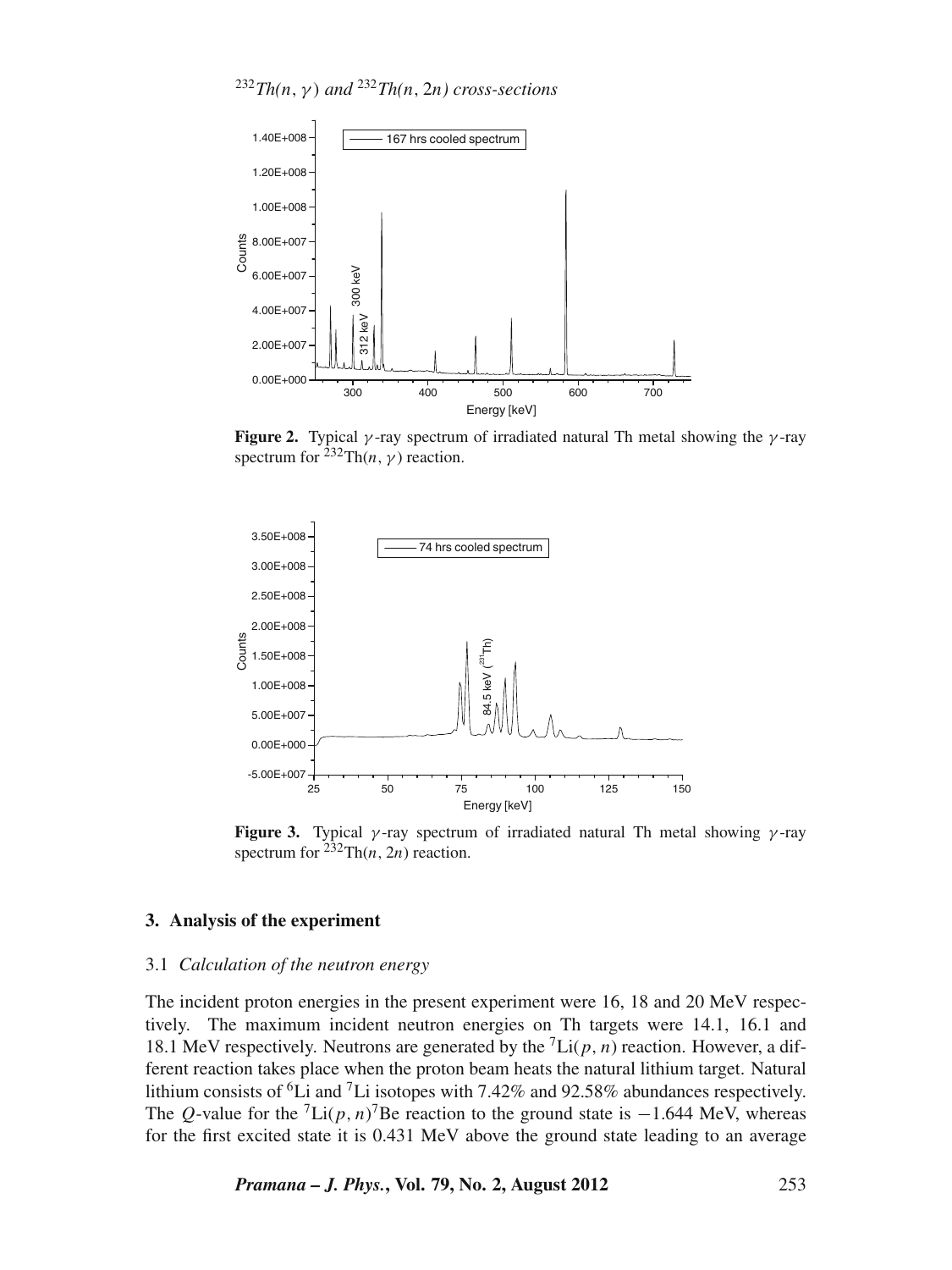*Q*-value of −2.075 MeV. The proton energies selected for the experiment are 16, 18 and 20 MeV. The degradation of the proton energy on the front thin tantalum foil of 4 mg/cm<sup>2</sup> thickness is only 30 keV. The ground state of  $7Be$  is having the threshold of 1.881 MeV, whereas the first excited state of <sup>7</sup>Be is having the threshold of 2.38 MeV. With <sup>7</sup>Li, a second neutron group at  $E_P \geq 2.4$  MeV is produced due to the population of the first excited state of <sup>7</sup>Be. Thus, for proton energies of 16, 18 and 20 MeV, the corresponding first group of  $(n_0)$  neutron energies are 14.12, 16.12 and 18.12 MeV to the ground state of <sup>7</sup>Be. For the first excited state of <sup>7</sup>Be, the neutron energy of the second group of neutrons  $(n_1)$  will be 13.62, 15.62 and 17.62 MeV respectively. Fragmentation of  $^7$ Li( $p, \gamma$ )<sup>8</sup>Be<sup>\*</sup>  $\rightarrow$  <sup>4</sup>He + <sup>3</sup>He + *n* ( $Q = -3.23$  MeV) also occurs when the proton energy exceeds the value 4.5 MeV and the other reaction channels are open to give continuous neutron distribution besides  $n_0$  and  $n_1$  groups of neutrons. The branching ratio to the ground and first excited states of  $7Be$  up to the proton energy of  $7MeV$  is given in refs [47,48], whereas for proton energies from 4.2 MeV to 26 MeV is given in ref. [49]. For proton energies of 16, 18 and 20 MeV, the neutron spectra are continuous besides  $n_0$  and  $n_1$  group of neutrons. To observe the trend of continuous neutron spectrum, we have generated it by using the neutron energy distribution given in refs [49,50]. This distribution is obtained by shifting the peak by  $-0.5$  MeV. So the peak of the distribution is around 18 MeV for proton energy of 20 MeV. This scaling has been done due to the fact that the maximum neutron energy from  ${}^{7}$ Li(*p*, *n*) reaction cannot exceed  $E_{P}$  −1.88 MeV. Similarly, for  $E_P = 16$  and 18 MeV runs, the corresponding neutron distributions are obtained by interpolation of the neutron distributions of Mashnik *et al* [50]. These neutron distributions have a quasimonoenergetic peak near  $E_P - 1.88$  MeV and a long tailing towards lower energies, as shown for the typical case in figure 4 for proton energy of 20 MeV. After removing the tailing distribution, the average neutron energies under the quasimonoenergetic main peak region were obtained as  $13.35 \pm 0.35$ ,  $15.5 \pm 0.5$  and  $17.28 \pm 0.5$ 0.35 MeV for proton energies of 16, 18 and 20 MeV respectively. These average energies



**Figure 4.** Plot of neutron flux in arbitrary unit as a function of neutron energy from  $\int Li(p, n)$  reaction for 20 MeV proton energy.

### 254 *Pramana – J. Phys.***, Vol. 79, No. 2, August 2012**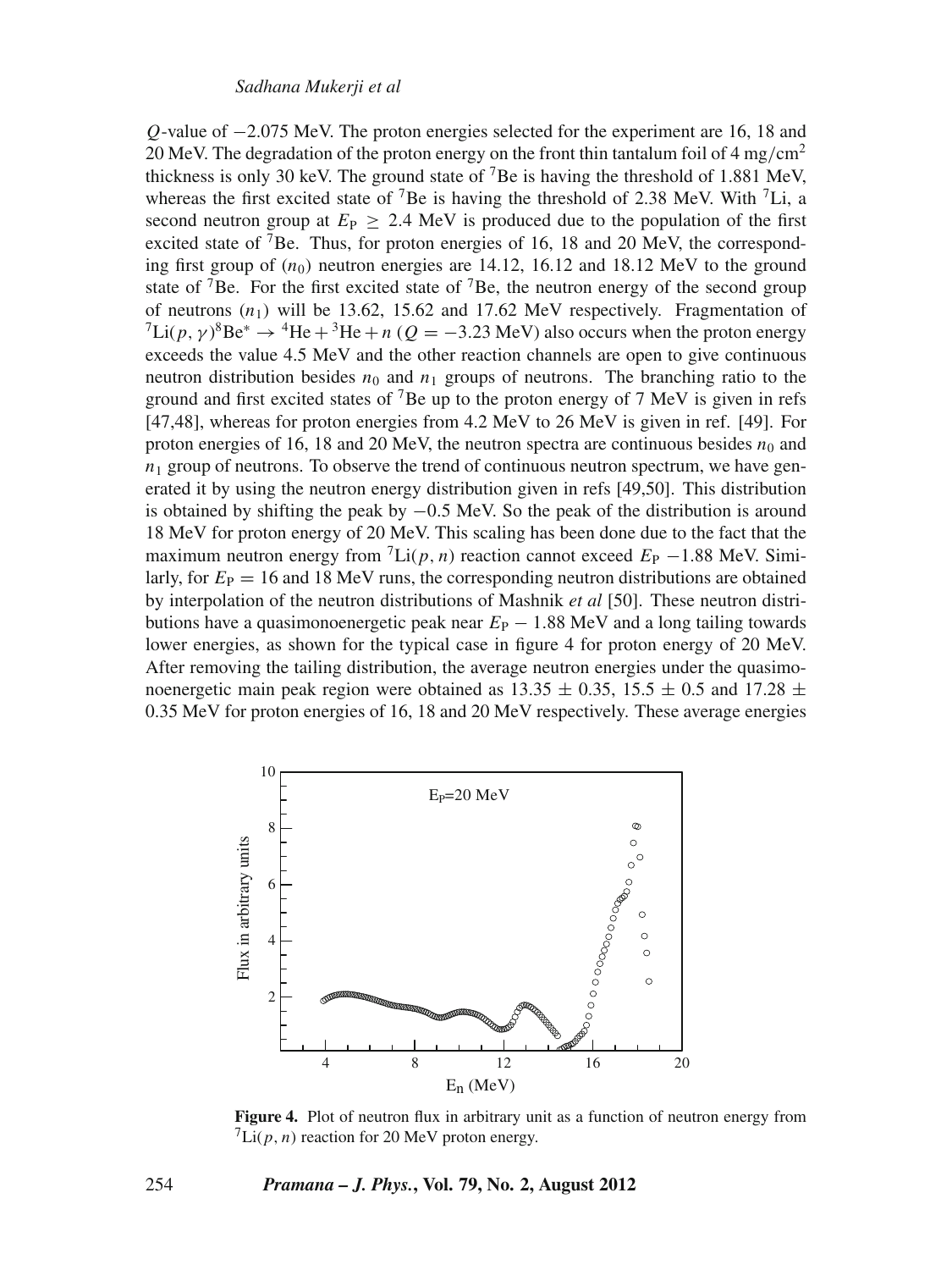are the energy folded by flux under the main peak regions divided by the total flux under the peak.

#### 3.2 *Calculation of the neutron flux*

For higher monoenergetic neutrons, the photopeak activity of the 336.2 keV  $\gamma$ -line of <sup>115m</sup>In from the <sup>115</sup>In(*n*, *n'*) reaction is used for flux determination. In the present work, the neutron beam was produced from  ${}^{7}$ Li(p, n) reaction, where the neutron energy is on the higher side and not exactly monoenergetic. This is due to the contribution from the second group as well as a tailing part from the break up  ${}^{8}Be \rightarrow {}^{4}He + {}^{3}He + n$ , which has a significant contribution. It can be seen from refs [49,50] that tailing region of the low-energy neutrons is quite significant. Within this range of neutron energy, the  $^{115}$ In(*n*, *n'*)<sup>115m</sup>In reaction cross-sections change continuously [51]. On the other hand, the neutron-induced fission cross-section of <sup>232</sup>Th [52] has a step function, whereas the yields of fission products [53,54] at peak position of the mass-yield curve do not change significantly. For this purpose, the neutron flux  $[36]$  was calculated using the yield  $(Y)$  of fission products as  $^{131}$ I,  $^{132}$ Te and  $^{97}Zr$ , extracted from the experimental yields of refs [53,54] in the neutroninduced fission of <sup>232</sup>Th. The neutron flux and the observed photopeak activities  $(A_{obs})$ for  $\gamma$ -lines of the respective nuclide are related by the equation

$$
\phi = \frac{A_{\text{obs}}(CL/LT)\lambda}{N\sigma_f Y a \varepsilon (1 - e^{-\lambda t})(e^{-\lambda T})(1 - e^{-\lambda CL})},\tag{1}
$$

where *N* is the number of target atoms  $\sigma_f$  is the fission cross-section taken from refs [55,56], *Y* is the yield of the fission product taken from refs [53,54], *a* is the branching intensity and  $\varepsilon$  is the detection efficiency for  $\gamma$ -lines of the nuclide of interest, *t* and *T* are the irradiation and cooling times whereas, CL is the clock time and LT is the live time of counting, respectively. In the above equation the CL/LT term has been used for dead time correction. The  $\gamma$ -ray energies and the nuclear spectroscopic data such as the half-lives and branching ratios of the reaction products are taken from refs [57–59] and given in table 1.

The neutron flux calculated using eq. (1) for 13.5  $\pm$  0.35, 15.5  $\pm$  0.5 and 17.28  $\pm$ 0.35 MeV neutron energies were  $(9.65 \pm 0.76) \times 10^6$ ,  $(3.09 \pm 0.25) \times 10^7$  and  $(8.59 \pm 0.76)$  $(0.67) \times 10^7$  n cm<sup>-2</sup> s<sup>-1</sup> corresponding to the proton energies of 16, 18 and 20 MeV, respectively. The neutron flux for the  $^{232}Th(n, 2n)$  reaction at an average neutron energy of 17.28  $\pm$  0.35 MeV was (7.02  $\pm$  0.55) × 10<sup>7</sup> n cm<sup>-2</sup> s<sup>-1</sup>. This value was obtained

**Table 1.** Nuclear spectroscopic data used in the calculation.

| Nuclide  | Half-life         | $\nu$ -ray energy (keV) | $\gamma$ -ray abundance (%) | References |
|----------|-------------------|-------------------------|-----------------------------|------------|
| $231$ Th | 25.52 h           | 84.2                    | 6.6                         | [58, 59]   |
| $233$ Th | $21.83 \text{ m}$ | 86.5                    | 2.7                         | [58, 59]   |
| $233p_a$ | 26.975d           | 311.9                   | 38.4                        | [58, 59]   |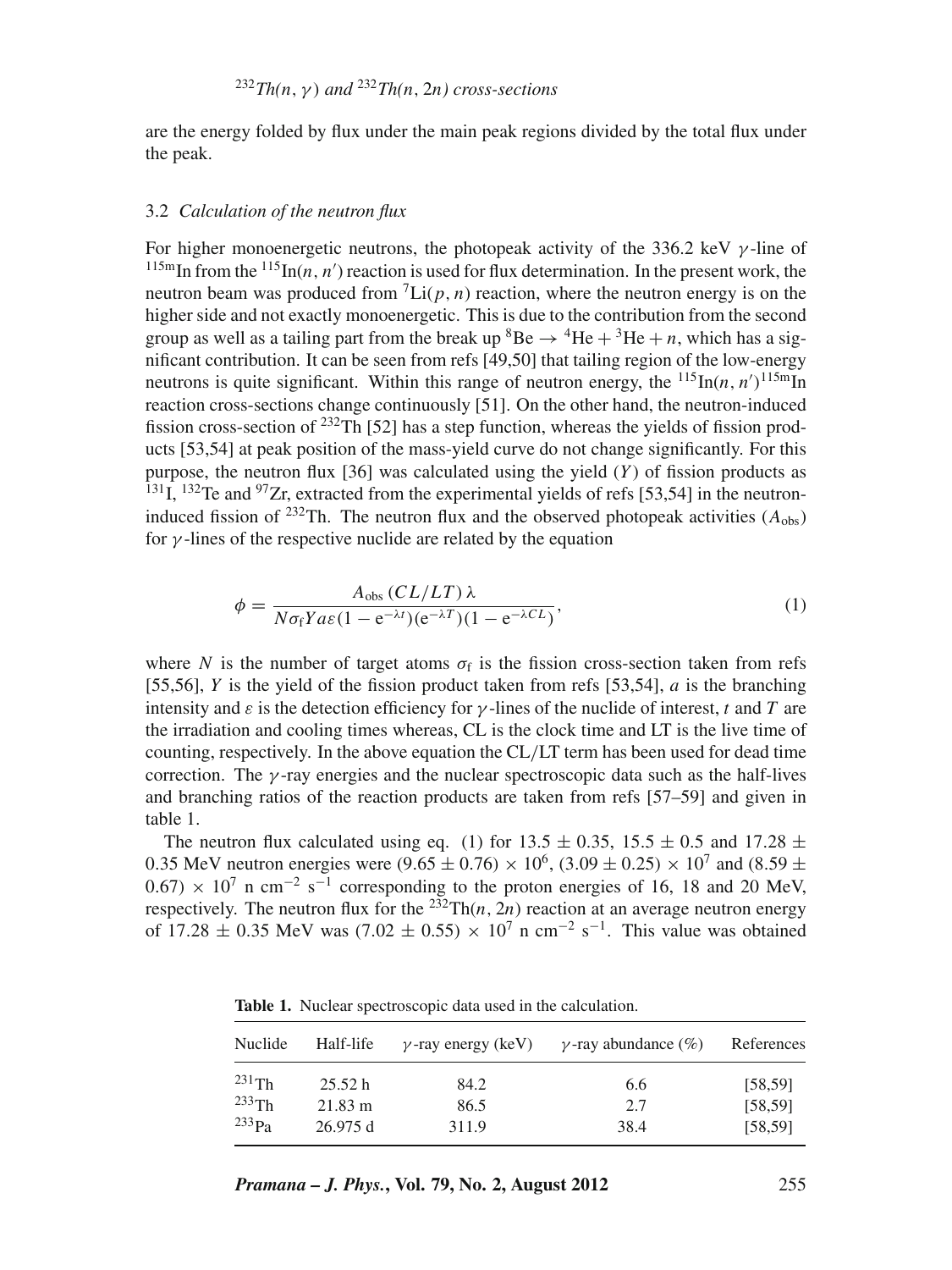### *Sadhana Mukerji et al*

based on the ratio of the neutron flux of the neutron spectrum of refs [49,50] for (*n*, 2*n*) reaction above its threshold to the total flux. The error for the neutron flux value is based on the propagated error from fission cross-section [52], yields of fission products [53,54] and the counting statistics of photopeak activity of the fission rate monitor.

# 3.3 *Determination of* <sup>232</sup>*Th(n*,γ)233*Th and* <sup>232</sup>*Th(n*, 2*n*)231*Th reaction cross-sections and their results*

The radioactive products such as <sup>233</sup>Th and <sup>233</sup>Pa were produced from <sup>232</sup>Th(*n*, *γ*) reaction followed by beta decay. Similarly, the radioactive product  $^{231}$ Th was produced from the <sup>232</sup>Th(*n*, 2*n*) reaction. For the calculation of <sup>232</sup>Th(*n*,  $\gamma$ ) and <sup>232</sup>Th(*n*, 2*n*) reaction cross-sections, the decay data of  $^{233}$ Th,  $^{233}$ Pa and  $^{231}$ Th are taken from refs [57–59] and are shown in table 1. The radionuclide <sup>233</sup>Th ( $t_{1/2}$  = 21.83 m), which was produced by the <sup>232</sup>Th(*n*,  $\gamma$ )<sup>233</sup>Th reaction underwent  $\beta$ <sup>-</sup> decays to <sup>233</sup>Pa ( $t_{1/2}$  = 26.975 d). In view of this, the <sup>232</sup>Th(*n*,  $\gamma$ ) reaction cross-section was calculated from the observed photopeak activity of <sup>233</sup>Pa in the *γ*-ray spectrum of the 7–15 days-cooled sample. So the <sup>233</sup>Pa radionuclide was identified through an analysis of the 311.9 keV characteristic  $\gamma$ -line. Similarly, the  $^{232}$ Th(*n*, 2*n*) reaction cross-section was calculated from the observed photopeak activity of the 84.2 keV  $\gamma$ -line of <sup>231</sup>Th in the  $\gamma$ -ray spectrum of a 12–25 h-cooled sample.

The number of detected  $\gamma$ -rays ( $A_{obs}$ ) of the reaction products <sup>233</sup>Th and <sup>231</sup>Th was used to calculate the neutron-induced reaction cross-section of  $^{232}$ Th using eq. (1) and is rewritten as

$$
\sigma = \frac{A_{\text{obs}}(CL/LT)\lambda}{N\phi a\epsilon (1 - e^{-\lambda t})(e^{-\lambda T})(1 - e^{-\lambda CL})}.
$$
\n(2)

All terms in eq.  $(2)$  have the same meaning as in eq.  $(1)$ . In eq.  $(2)$  the experimentally obtained neutron flux mentioned before was used to calculate the <sup>232</sup>Th(*n*,  $\gamma$ ) and <sup>232</sup>Th(*n*, 2*n*) reaction cross-sections at different neutron energy. The <sup>232</sup>Th(*n*,  $\gamma$ ) reaction cross-section for the average neutron energies of 13.5  $\pm$  0.35, 15.5  $\pm$  0.5 and  $17.28 \pm 0.35$  MeV were  $2.49 \pm 0.15$ ,  $2.34 \pm 0.15$  and  $1.569 \pm 0.141$  mb respectively. On the other hand, the <sup>232</sup>Th(*n*, 2*n*) reaction cross-section at neutron energy of 17.28  $\pm$ 0.35 MeV was  $656 \pm 99$  mb. The <sup>232</sup>Th(*n*,  $\gamma$ ) cross-section values were slightly higher because of the contribution from the low-energy neutron reaction cross-section. The contribution of the cross-section due to the tail region of the neutron spectrum for the <sup>232</sup>Th(*n*,  $\gamma$ ) reaction has been estimated using the ENDF/B-VII [60] and JENDL-4.0 [61] by folding the cross-sections with neutron flux distributions of refs [49,50]. At proton energies of 16, 18 and 20 MeV, the contribution of the cross-sections to the <sup>232</sup>Th(*n*, *y*) reaction cross-section from ENDF/B-VII [60] was evaluated to be 1.402, 1.570 and 1.019 mb, respectively. On the other hand, the contribution of the cross-sections to the <sup>232</sup>Th(*n*,  $\gamma$ ) reaction cross-section from JENDL-4.0 [61] for proton energies of 16, 18 and 20 MeV were 1.475, 1.709 and 1.113 mb, respectively. The actual experimentally obtained cross-sections for <sup>232</sup>Th(*n*,  $\gamma$ ) reaction, after removing the contribution from the tail region, were  $1.052 \pm 0.166$ ,  $0.701 \pm 0.171$  and  $0.501 \pm 0.141$  mb for average neutron energies of  $13.5\pm0.35$ ,  $15.5\pm0.5$  and  $17.28\pm0.35$  MeV, which are given in table 2. At an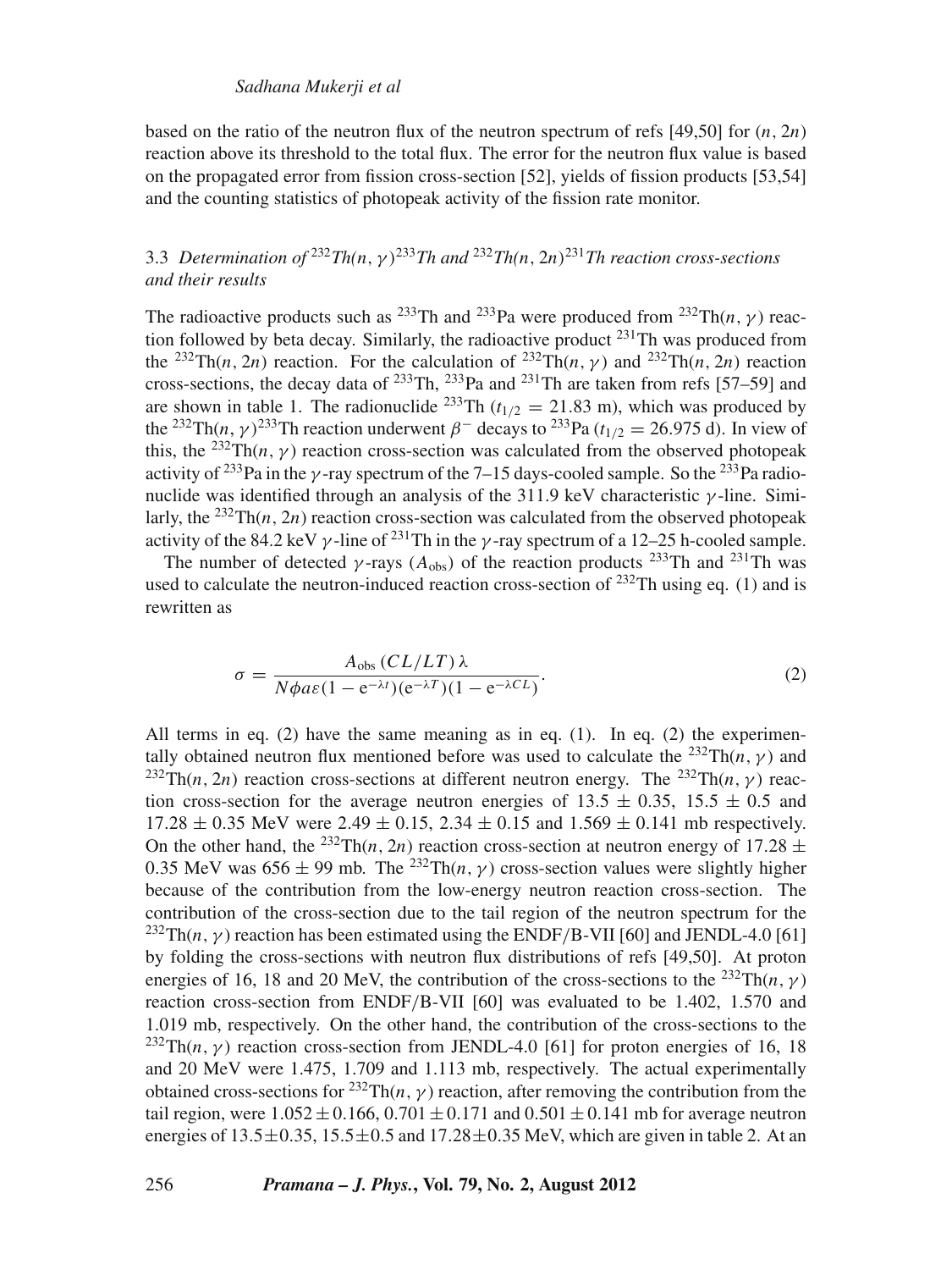# <sup>232</sup>*Th(n*,γ) *and* <sup>232</sup>*Th(n*, 2*n) cross-sections*

| Neutron energy   | Neutron flux                                                                                      | Cross-section (mb) |                                   |                          |  |
|------------------|---------------------------------------------------------------------------------------------------|--------------------|-----------------------------------|--------------------------|--|
| (MeV)            | $(n \text{ cm}^{-2} \text{ s}^{-1})$                                                              |                    | Experimental ENDF/B-VII JENDL-4.0 |                          |  |
|                  |                                                                                                   |                    | <sup>232</sup> Th $(n, \gamma)$   |                          |  |
| $13.50 \pm 0.35$ | $(9.65 \pm 0.76) \times 10^6$ $1.052 \pm 0.166$ $1.212 - 1.147^a$ $1.398 - 1.136^a$               |                    |                                   |                          |  |
| $15.50 \pm 0.5$  | $(3.09 \pm 0.25) \times 10^7$ 0.701 $\pm$ 0.171 0.769–0.479 <sup>b</sup> 0.962–0.773 <sup>b</sup> |                    |                                   |                          |  |
| $17.28 \pm 0.35$ | $(8.59 \pm 0.67) \times 10^7$ 0.503 $\pm$ 0.141 0.350-0.262 <sup>c</sup>                          |                    |                                   | $0.692 - 0.556$ c        |  |
|                  |                                                                                                   |                    | $^{232}Th(n, 2n)$                 |                          |  |
| $17.28 \pm 0.35$ | $(7.02 \pm 0.55) \times 10^7$                                                                     | $656 \pm 99$       | $436 - 354$ <sup>c</sup>          | $676 - 533$ <sup>c</sup> |  |

**Table 2.** <sup>232</sup>Th(*n*, *y*) and (*n*, 2*n*) reaction cross-sections at different neutron energies.

<sup>a</sup>For <sup>232</sup>Th(*n*, *γ*) reaction, the neutron energy ranges are 13–14 MeV.<br><sup>b</sup>For <sup>232</sup>Th(*n*, *γ*) reaction, the neutron energy ranges are 15–16 MeV.

 $\rm{c_{For}}$  232 $\rm{Th}(n, \gamma)$  and  $(n, 2n)$  reaction, the neutron energy ranges are 17–18 MeV.

average neutron energy of  $17.28 \pm 0.35$ , corresponding to the proton energy of 20 MeV, the <sup>232</sup>Th(*n*, 2*n*)<sup>231</sup>Th reaction cross-section was obtained to be  $656 \pm 99$  mb, which is also given in table 2.

The uncertainties associated with the measured cross-sections come from the combination of two experimental data sets. This overall uncertainty is the quadratic sum of both statistical and systematic errors. The random error in the observed activity is primarily due to counting statistics, which is estimated to be 5–10%. This can be determined by accumulating the data for an optimum time period that depends on the half-life of the nuclides of interest. The systematic errors are due to uncertainties in photon flux estimation ( $\sim$ 2%), the irradiation time ( $\sim$ 0.5%), the detection efficiency calibration ( $\sim$ 3%), the half-life of the reaction products and the  $\gamma$ -ray abundances ( $\sim$ 2%) as reported in [57–59]. Thus, the total systematic error is about ∼4.2%. The overall uncertainty is found to range between 6.5 and 10.8%, coming from the combination of a statistical error of 5–10% and a systematic error of 4.2%.

#### **4. Discussions**

The <sup>232</sup>Th(*n*,  $\gamma$ ) reaction cross-section at average neutron energies of 13.35  $\pm$  0.35,  $15.5 \pm 0.5$  and  $17.28 \pm 0.35$  MeV (table 2) as well as the <sup>232</sup>Th(*n*, 2*n*) reaction crosssection at an average neutron energy of  $17.28 \pm 0.35$  MeV (table 2) from the present work are determined for the first time. The experimentally obtained reaction cross-sections for the <sup>232</sup>Th(*n*,  $\gamma$ ) and <sup>232</sup>Th(*n*, 2*n*) reactions are compared with the evaluated data from ENDF/B-VII [60] and JENDL-4.0 [61] and are given in table 2. These evaluated reaction cross-sections given in table 2 within the neutron energy range of 13–18 MeV for <sup>232</sup>Th(*n*, *y*) reaction and 17–18 MeV for <sup>232</sup>Th(*n*, 2*n*) reaction are due to the finite width of the neutron energy under the main peak [49,50].

The experimentally obtained <sup>232</sup>Th(*n*,  $\gamma$ ) reaction cross-sections at average neutron energies of 13.5 ± 0.35, 15.5 ± 0.5 and 17.28 ± 0.35 MeV as well as the <sup>232</sup>Th(*n*, 2*n*) reaction cross-section at a neutron energy of  $17.28 \pm 0.35$  MeV are within the range of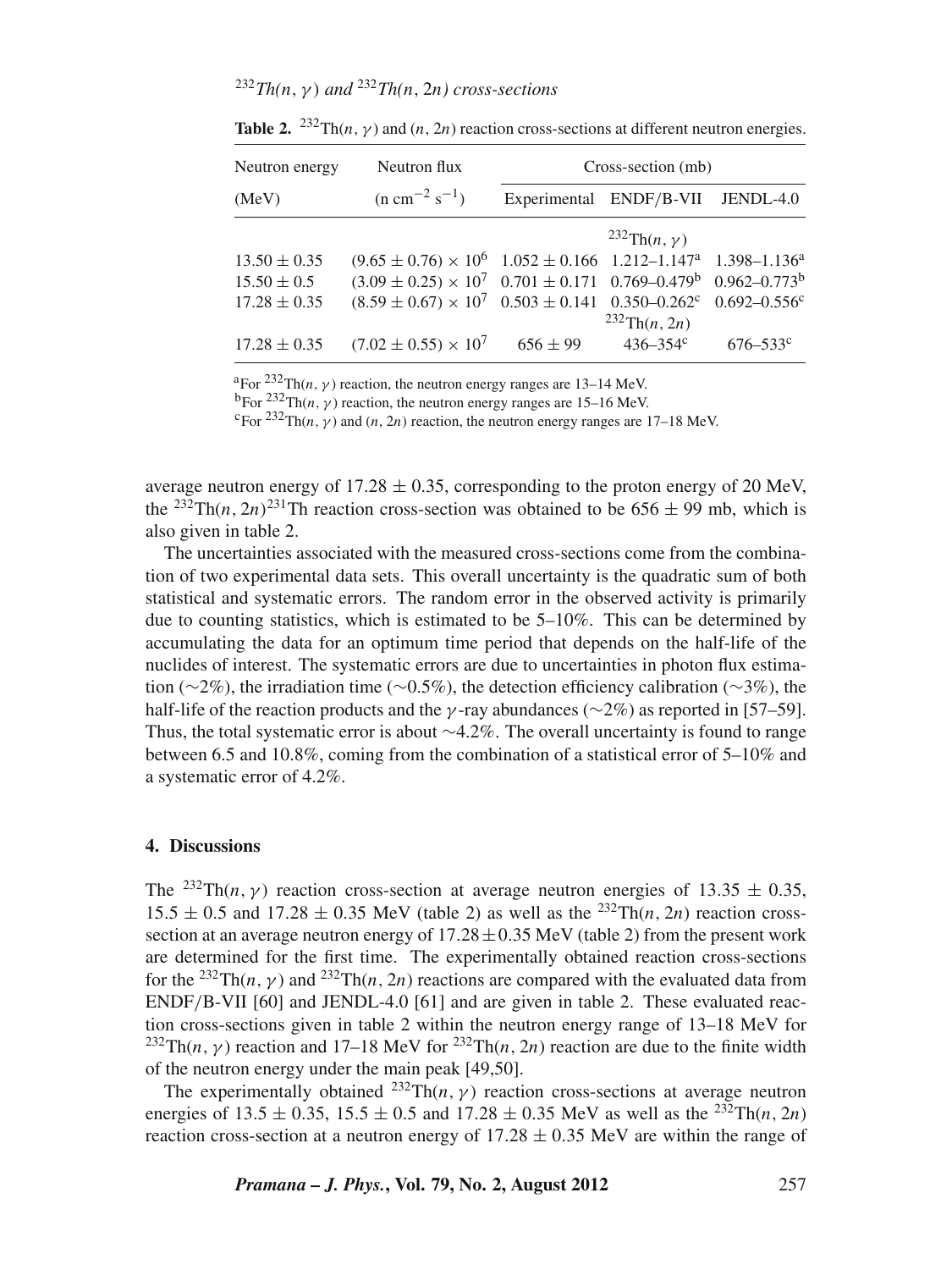the evaluated data (table 2). To examine this aspect, experimental data from [20–35] within the neutron energies of 1 keV to  $2.7 \text{ MeV}$  are plotted in figure 5. The experimental data at neutron energies of 3.7 and 9.85 MeV from ref. [36] as well as at 14.5 MeV from ref. [37] are also shown in figure 5. In the same figure, the evaluated data from ENDF/B-VII [60] and JENDL-4.0 [61] are also plotted for comparison. It can be seen from figure 5 that there are no data in the energy range of the present work except the data at 14.5 MeV [37]. The experimental data at 14.5 MeV are based on the neutron energy from D+T reaction and are significantly higher than the value of present work within neutron energy of 13.5–15.5 MeV. It can be seen from figure 5 that both experimental and evaluated <sup>232</sup>Th(*n*,  $\gamma$ ) reaction cross-sections decrease up to a neutron energy of 6–7 MeV and thereafter increase up to 8 MeV and remain flat within neutron energy of 9–14 MeV. Lower value of <sup>232</sup>Th(*n*,  $\gamma$ ) reaction cross-section around neutron energy of 6–7 MeV is due to the opening of  $232TH(n, 2n)$  reaction channel having a threshold of 6.44 MeV. However, higher value of the <sup>232</sup>Th( $n, \gamma$ ) reaction cross-section at neutron energy above 8 MeV and near constant value within 9–14 MeV may be due to the saturation of  $(n, 2n)$  and  $(n, nf)$  reactions cross-sections. In view of this, the <sup>232</sup>Th $(n, \gamma)$ and  $^{232}Th(n, 2n)$  reaction cross-sections at neutron energy beyond 1 keV were calculated using the computer code TALYS, version 1.2 [62].

TALYS is a computer code basically used for analysing basic scientific experiments or for generating nuclear reaction cross-section data based on physics model parametrizations. The basic objective is the simulation of nuclear reactions that involve projectiles like photons, neutrons, protons, deuterons, tritons,  ${}^{3}He$ - and  $\alpha$ -particles, in the energy range of 1 keV to 200 MeV and for target nuclides of mass heavier than 12 amu. In the present work, we have used neutron energies from 1 keV to 20 MeV for  $2^{32}$ Th target. In TALYS, the cross-section for reactions to all open channels is calculated. Several options are included for the choice of different parameters such as  $\gamma$ -strength functions, nuclear level densities, nuclear model parameters etc. All outgoing channels possible for the given



**Figure 5.** Plot of experimental, theoretical and evaluated  $^{232} \text{Th}(n, \gamma)$  reaction crosssections as a function of neutron energy.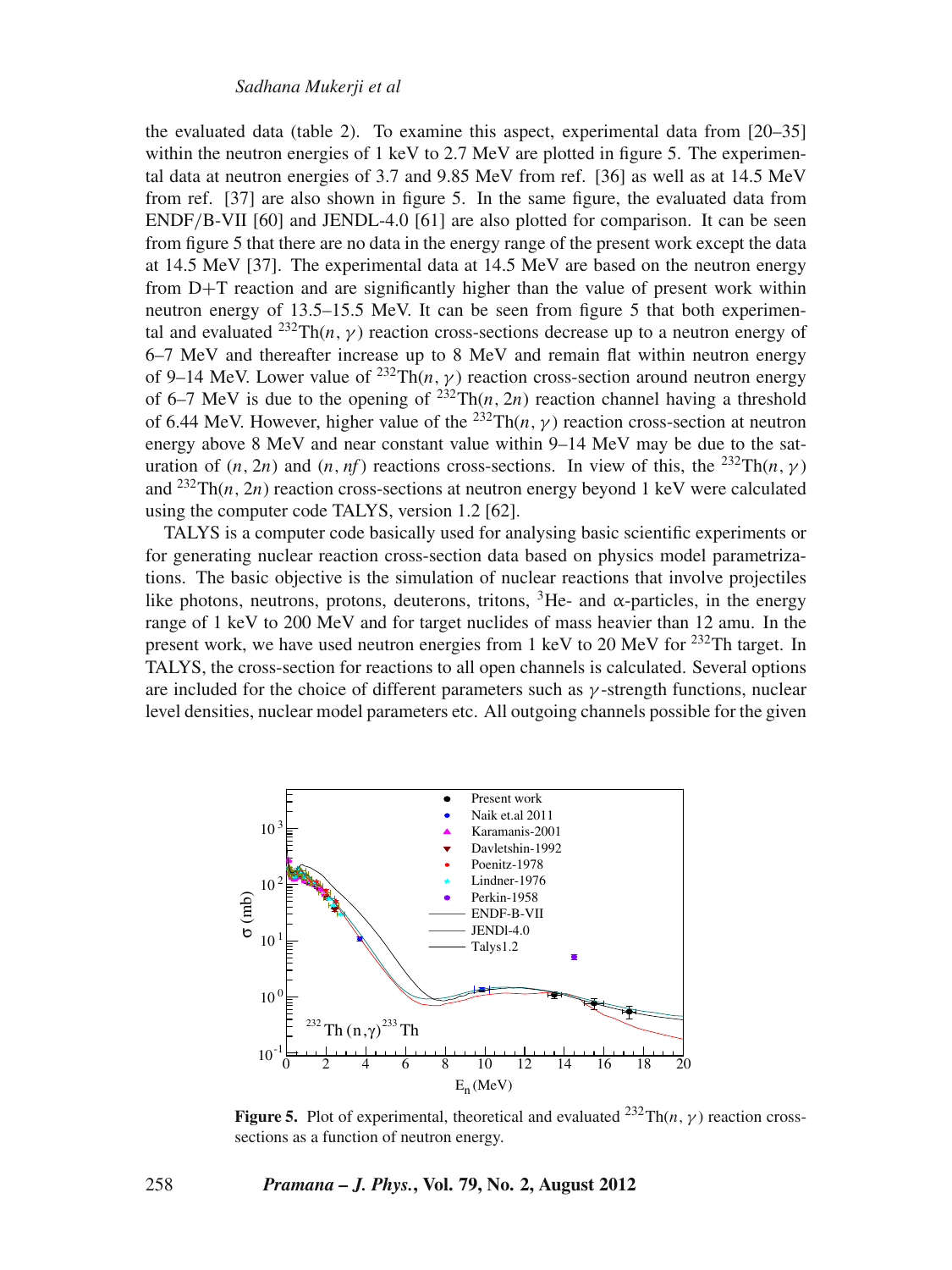neutron energy, including inelastic and fission channels, were considered. However, the cross-sections for the  $(n, \gamma)$  and  $(n, 2n)$  reactions were specially looked for and collected. Theoretically calculated <sup>232</sup>Th(*n*,  $\gamma$ ) reaction cross-section using TALYS 1.2 computer code is also plotted in figure 5.

It can be seen from figure 5 that, the trend of the experimental and evaluated <sup>232</sup>Th(*n*, γ) reaction cross-sections is well reproduced by the TALYS 1.2 computer code. However, the <sup>232</sup>Th(*n*,  $\gamma$ ) reaction cross-section calculated from TALYS are slightly higher than the experimental and evaluated data for neutron energies of 100 keV to 7.5 MeV but are comparable with the experimental values at neutron energies of 9.85 to 17.28 MeV. This is because in the TALYS the fission cross-section as a function of the neutron energy is quantitatively not well accounted, though the trend is reproduced. Similar to the evaluated data, the <sup>232</sup>Th(*n*, γ) reaction cross-section calculated using TALYS 1.2 code shows a dip in 6–7 MeV neutron energy. The dip in the <sup>232</sup>Th( $n, \gamma$ ) reaction cross-section around 6– 7 MeV neutron energy indicates the opening of the (*n*, 2*n*) reaction channel besides the  $(n, nf)$  channel. To verify this,  $^{232}Th(n, 2n)$  reaction cross-sections from the present work and from  $[38–46]$  along with the calculated  $[62]$  and evaluated data  $[60,61]$  are plotted in figure 6.

It can be seen from figure 5 that the experimental and calculated  $^{232}Th(n, 2n)$  reaction cross-sections show a sharp increase from 6.6 MeV to 8.0 MeV neutron energy and thereafter remains constant up to 14 MeV. Thus, the increasing trend of  $^{232}Th(n, \gamma)$  reaction cross-section beyond 8 MeV (figure 5) is due to the constant  $^{232}Th(n, 2n)$  reaction crosssection (figure 6). Furthermore, it can be seen from figures 5 and 6 that the <sup>232</sup>Th(*n*,  $\gamma$ ) reaction cross-section shows a dip, whereas the <sup>232</sup>Th(*n*, 2*n*) reaction cross-section shows a sharp increase. This is most probably due to the sharing of the excitation energy between  $^{232}Th(n, \gamma)$  and  $(n, 2n)$  reaction channels in the neutron energy below 14 MeV. Above



**Figure 6.** Plot of experimental, theoretical and evaluated  $^{232} \text{Th}(n, 2n)$  reaction crosssections as a function of neutron energy.

*Pramana – J. Phys.***, Vol. 79, No. 2, August 2012** 259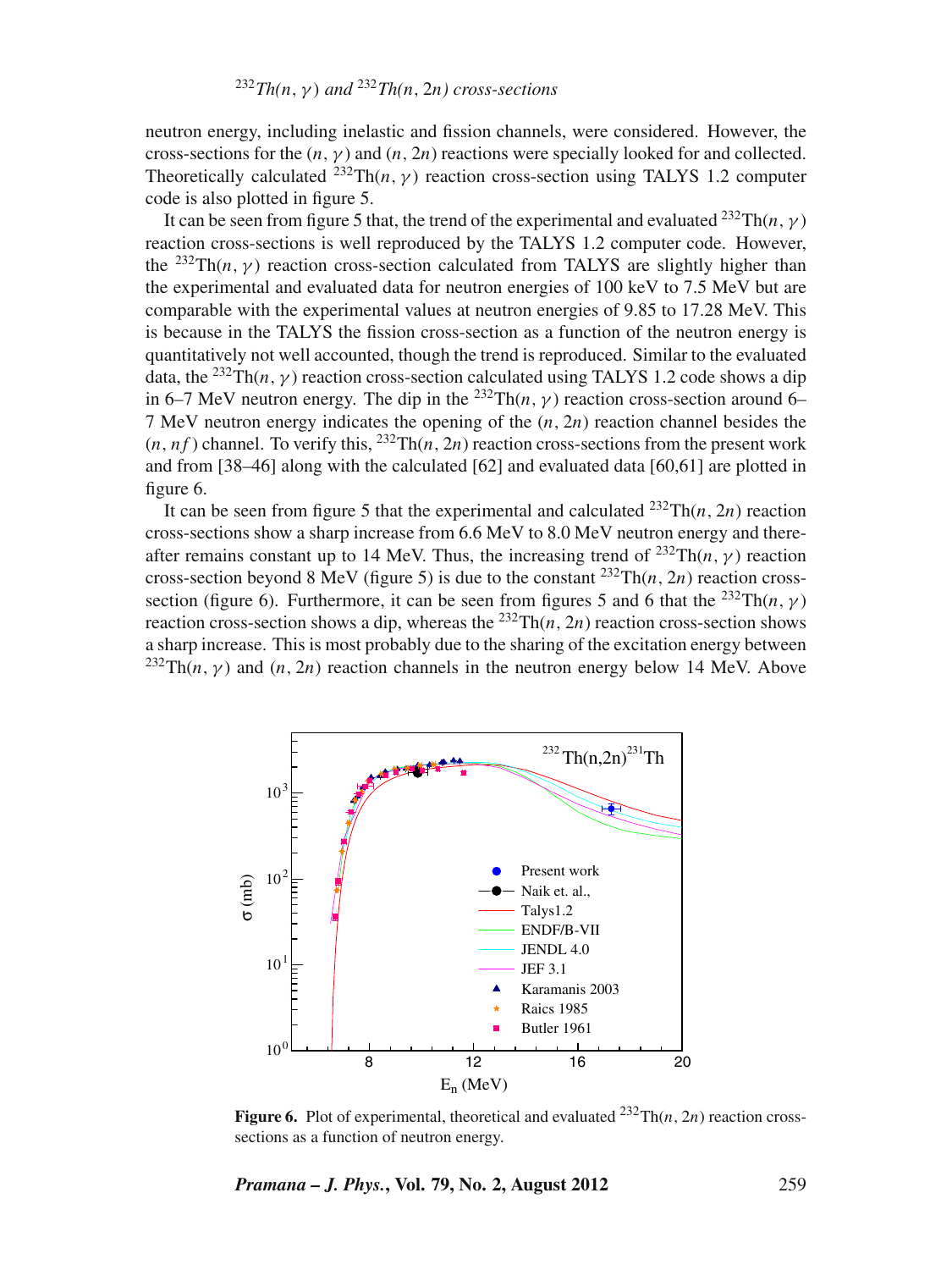# *Sadhana Mukerji et al*

14 MeV neutron energy,  $^{232}$ Th(*n*,  $\gamma$ ) and (*n*, 2*n*) reaction cross-sections show a decreasing trend due to the opening of (*n*, 3*n*) reaction channels.

# **5. Conclusions**

- (i) The <sup>232</sup>Th(*n*,  $\gamma$ )<sup>233</sup>Th reaction cross-sections at average neutron energies of 13.5  $\pm$ 0.35,  $15.5 \pm 0.5$  and  $17.28 \pm 0.35$  MeV as well as the <sup>232</sup>Th(*n*, 2*n*)<sup>231</sup>Th reaction cross-section at  $17.28 \pm 0.35$  MeV neutron energy have been determined for the first time.
- (ii) The <sup>232</sup>Th(*n*,  $\gamma$ ) and <sup>232</sup>Th(*n*, 2*n*) reaction cross-sections at average neutron energies of 13.5  $\pm$  0.35, 15.5  $\pm$  0.5 and 17.28  $\pm$  0.35 MeV are in good agreement with the evaluated data from ENDF/B-VII and JENDL-4.0.
- (iii) The <sup>232</sup>Th(*n*, γ) and <sup>232</sup>Th(*n*, 2*n*) reaction cross-sections were also calculated using the TALYS 1.2 computer code and found to be in general agreement with the experimentally determined values.

# **Acknowledgements**

The authors would like to express their sincere thanks to the staff of the BARC-TIFR Pelletron Facility, for their cooperation during experiment. One of the authors (Sadhana Mukerji) is thankful to B Krishnamohan and Rajeev Sharma of Reactor Physics Design Division for their cooperation.

### **References**

- [1] R K Sinha and A Kakodkar, *Nucl. Eng. Des.* **236**, 7, 683 (2006)
- [2] S Ganesan, Creation of Indian experimental benchmarks for thorium fuel cycle, IAEA coordinated research project on "Evaluated Data for Thorium-Uranium Fuel Cycle," Third Research Coordination Meeting, 30 January to 2 February 2006, Vienna, Austria, INDC (NDS)-0494 (2006)
- [3] L Mathieu *et al*, Proportion for a very simple thorium molten salt reactor, *Proc. Global International Conference*, Paper No. 428 (Tsukuba, Japan, 2005)
- [4] Fast reactors and accelerator driven systems knowledge base, IAEA-TECDOC-1319: Thorium fuel utilization: Options and trends
- [5] A Nuttin, D Heuer, A Billebaud, R Brissot, C Le Brun, E Liatard, J M Loiseaux, L Mathieu, O Meplan, E Merle-Lucotte, H Nifenecker, F Perdu and S David, *Proc. Nucl. Energy* **46**, 77 (2005)
- [6] T R Allen and D C Crawford, Science and Technology of Nuclear Installations, Article ID 97486 (2007)
- [7] F Carminati, R Klapisch, J P Revol, Ch Roche, J A Rubio and C Rubbia, *An energy amplifier for cleaner and inexhaustible nuclear energy production dri*v*en by particle beam accelerator*, CERN Report No. CERN/AT/93-47 (ET) (1993)
- [8] C Rubbia, J A Rubio, S Buono, F Carminati, N Fietier, J Galvez, C Geles, Y Kadi, R Klapisch, P Mandrilion, J P Revol, and Ch Roche, *Conceptual design of a fast neutron operated high power energy amplifier*, CERN/AT/95-44 (ET) (1995)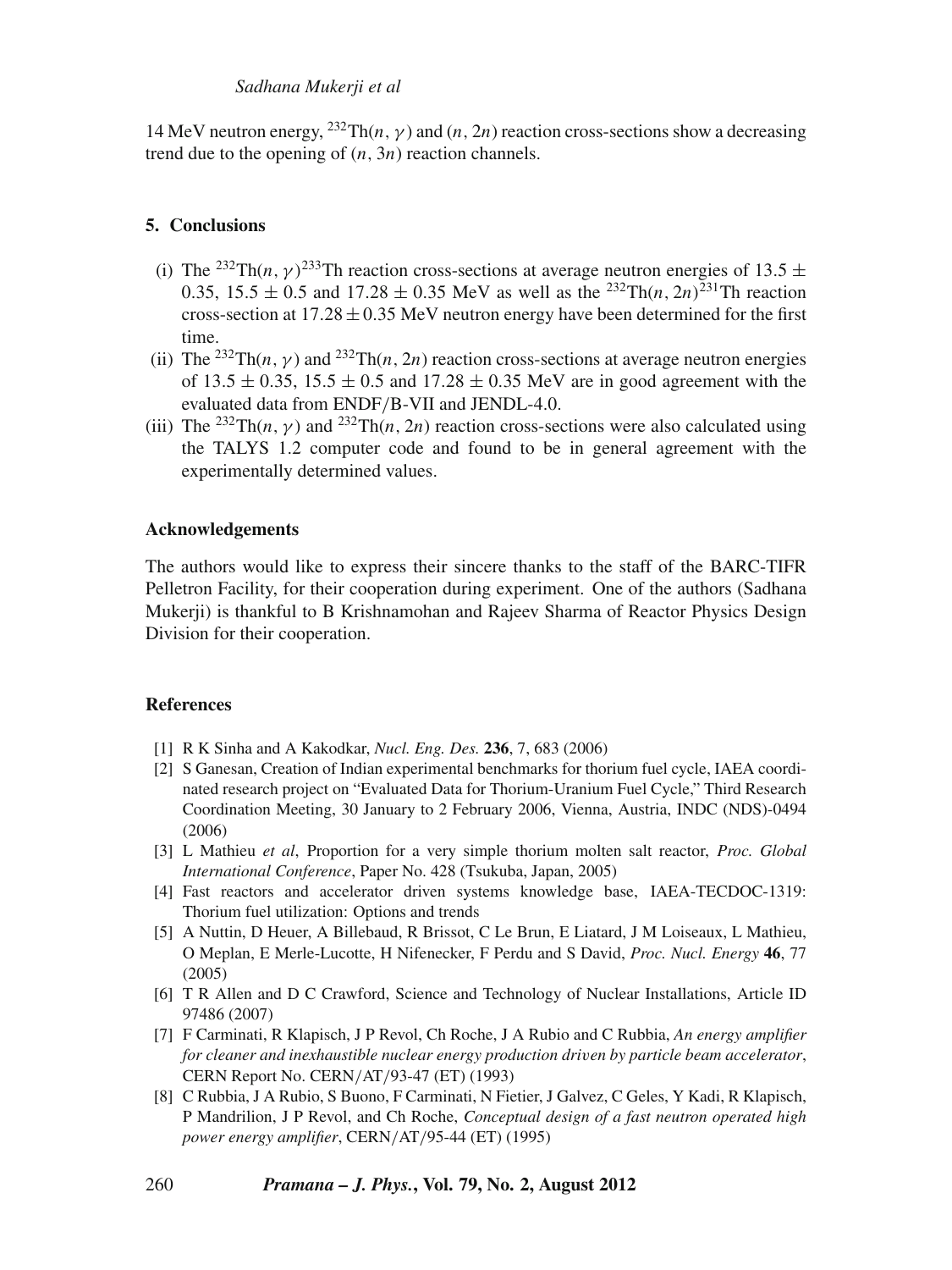<sup>232</sup>*Th(n*,γ) *and* <sup>232</sup>*Th(n*, 2*n) cross-sections*

- [9] American Institute of Physics Conference Proceedings, *The International Conference on Accelerator-Dri*v*en Transmutation Technologies and Applications* (Las Vegas, Nevada, USA, 1994) Vol. 346
- [10] Accelerator Driven Systems: Energy Generation and Transmutation of nuclear waste, Status Report: IAEA- TECDOC- 985 (Nov. 1997)
- [11] C D Bowman, *Ann. Re*v*. Nucl. Part. Sci.* **48**, 505 (1998)
- [12] S Ganesan, *Pramana J. Phys.* **68**, 257 (2007)
- [13] K Yamashita, K Tokuhara and N Fujimoto, *Nucl. Sci. Eng.* **126**, 94 (1997)
- [14] V G Pronyaev, Summary report of the consultants' meeting on assessment of nuclear data needs for thorium and other advanced cycles, INDC (NDS)-408, International Atomic Energy Agency (1999)
- [15] B D Kuz'minov and V N Manokhin, *Nucl. Constants* **3–4**, 41 (1997)
- [16] E T Cheng and D R Mathews, The influence of nuclear data uncertainties on thorium fusionfission hybrid blanket nucleonic performance, *Proc. Int. Conf. Nuclear Cross Sections for Technology* (Knoxville, Tennessee, October 22–26, 1979) p. 834, NBS-SP 594, National Bureau of Standards
- [17] D E Bartine, The use of thorium in fast breeder reactors, *Proc. Int. Conf. Nuclear Cross Sections for Technology* (Knoxville, Tennessee, October 22–26, 1979) p. 119, NBS-SP 594, National Bureau of Standards
- [18] S Pelloni, G Youinou and P Wydler, Impact of different nuclear data on the performance of fast spectrum based on the thorium-uranium fuel cycle, *Proc. Int. Conf. Nuclear Data for Science and Technology* (Trieste, Italy, May 19–24, 1997) Part II, p. 1172
- [19] M Salvatores, 'Experimental Facilities, Training and Expertise in the Nuclear Data Field: Needs and gaps for reactor physics applications,' Nuclear Data for Science and Technology (*Proc. Int. Conf. Trieste, 1997*), Vol. 59, Part I (G Reffo, A Ventura, and C Grandi (Eds.) (Italian Physical Society, Bologna, 1997) 3–17
- [20] R C Little, R C Block, D R Harris, R E Slovacek and O N Carlson, *Nucl. Sci. Eng.* **79**, 175 (1981)
- [21] A Borella, K Volev, A Brusegan, P Schillebeeckx, F Corvi, N Koyumdjieva, N Janeva and A A Lukyanov, *Nucl. Sci. Eng.* **152**, 1 (2006)
- [22] G Aerts *et al*, *Phys. Re*v*.* **C73**, 054610 (2006)
- [23] H Pomerance, *Phys. Re*v*.* **88**, 412 (1952)
- [24] R L Macklin, N H Lazar and W S Lyon, *Phys. Re*v*.* **107**, 504 (1957)
- [25] J A Miskel, K V Marsh, M Lindner and R J Nagle, *Phys. Re*v*.* **128**, 2717 (1962)
- [26] D C Stupegia, B Smith and K Hamm, *J. Inorg. Nucl. Chem.* **25**, 627 (1963)
- [27] M C Muxon, TRDWP/P-8, UK Atomic Energy Authority, Harwell (1963)
- [28] L Forman, A D Schelberg, J H Warren and N W Glass, *Phys. Re*v*. Lett.* **27**, 117 (1971)
- [29] V B Chelnokov *et al*, USSR Obninsk Report Jaderno Fizicheskii Issledovanija-13 P. 16 (Oct. 1972)
- [30] M Lindner, R J Nagle and J H Landrum, *Nucl. Sci. Eng.* **59**, 381 (1976)
- [31] R E Chrien, H I Liou, M J Kenny and M L Stelts, *Nucl. Sci. Eng.* **72**, 202 (1979)
- [32] G T Baldwin and G F Knoll, *Nucl. Sci. Eng.* **88**, 123 (1984)
- [33] R T Jones, J S Merritt and A Okazaki, *Nucl. Sci. Eng.* **93**, 171 (1986)
- [34] K Wisshak, F Voss and F Kappeler, *Nucl. Sci. Eng.* **137**, 183 (2001)
- [35] D Karamanis, M Petit, S Andriamonje, G Barreau, M Bercion, A Billebaud, B Blank, S Czajkowski, R Del Moral, J Giovinazzo, V Lacoste, C Marchand, L Perrot, M Pravikoff and J C Thomas, *Nucl. Sci. Eng.* **139**, 282 (2001)
- [36] H Naik, P M Prajapati, S V Surayanarayana, K C Jagadeesan, S V Thakare, D Raj, V K Mulik, B S Sivashankar, B K Nayak, S C Sharma, S Mukherjee, Sarbjit Singh, A Goswami, S Ganesan and V K Manchanda, *Eur. Phys. J.* **A47**, 51 (2011)